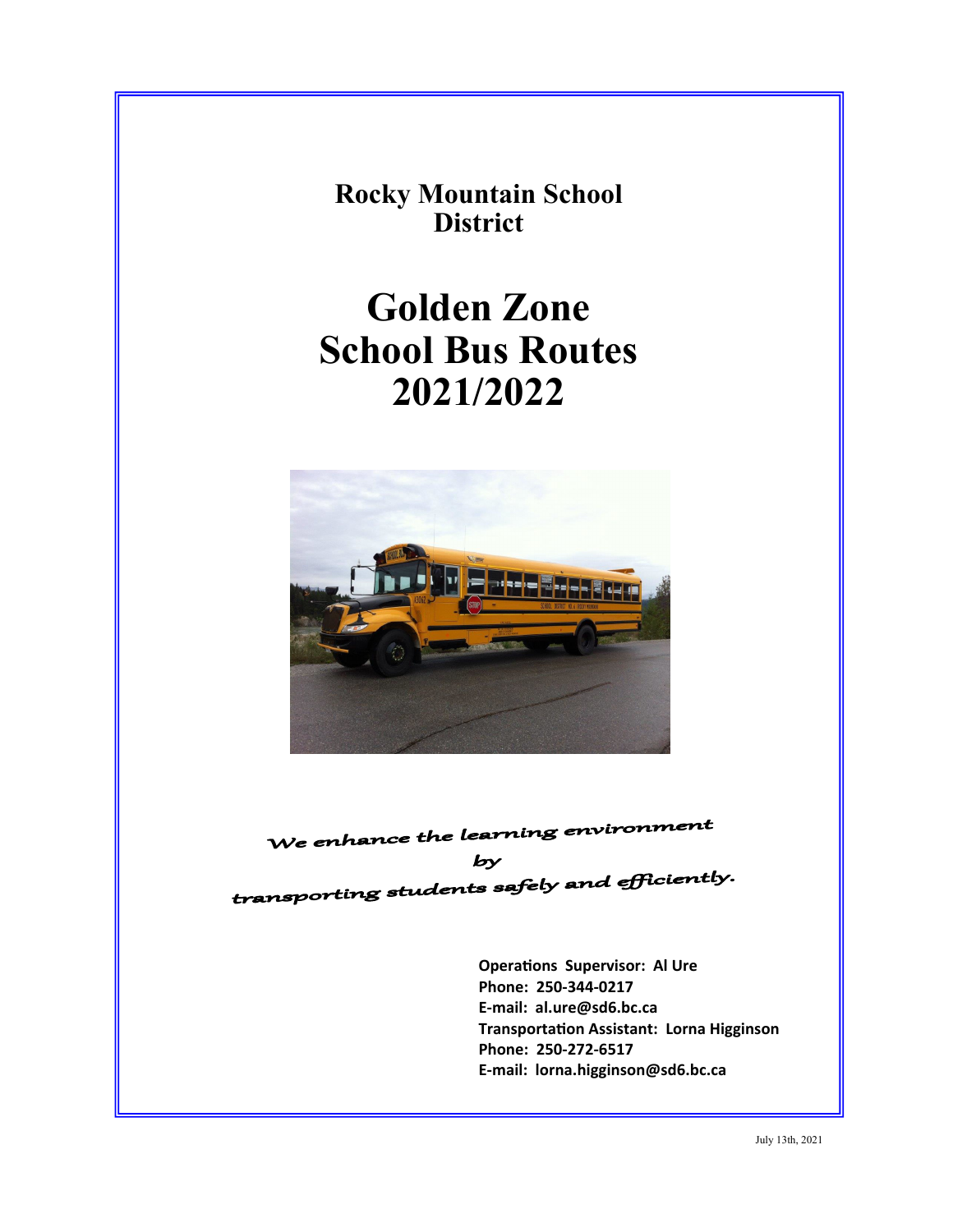School District No. 6 (Rocky Mountain) Transportation Services 2021/2022

School District No. 6 (Rocky Mountain) welcomes you back for the 2021/2022 school year.

Please check the bus route schedule closely to determine where and when your child will be picked up. If your child is registered on a bus they are occupying a space that could be available to someone else, so they are encouraged to use the service.

For your reference a copy of the School Board Policy 3600 **"Transportation of Students on Regular School Bus Routes"** has been posted on the School District Operations Department Website. Included in this Policy are definitions of rider eligibility, procedures to follow to request transportation, and the guidelines that are used when requests are considered.

*Please be reminded that requests for a "Courtesy or Cross Boundary Transportation" must be submitted each year. Although every effort is made to expedite processing, these requests may not be processed until the end of September. Until processing is complete and approval has been given, parents are responsible for transporting their child/ children to school.*

All students using the school bus for transportation to and from school must be registered. It is the National Safety Code's mandate that all passengers on the school bus are accounted for, so please complete the bus registration form that your child has brought home and return it to the bus driver by **September 17th, 2021** 

The current bus pass system will continue to ensure that regular registered bus students are given first priority for riding the school bus and to account for all passengers on every school bus each day.

Students requiring a bus pass will be students that are not registered bus students, students that are requesting to ride a different bus than the one that they are registered on, or students wishing to get off at a different bus stop other than their regular one. Parents/Guardians must advise the school either in written form or by the telephone when requesting a bus pass for their child.

Bus passes will only be handed out if there is room for guest riders - registered bus students have first priority for riding the school bus**.**

If you have any questions, please do not hesitate to contact us.

Al Ure Operations Supervisor Phone: 250-344-0217 E-mail: al.ure@sd6.bc.ca

Lorna Higginson Transportation Assistant Phone: 250-272-6517 E-mail: lorna.higginson@sd6.bc.ca

Note: The time scheduled for each bus stop is approximate and my change slightly in September.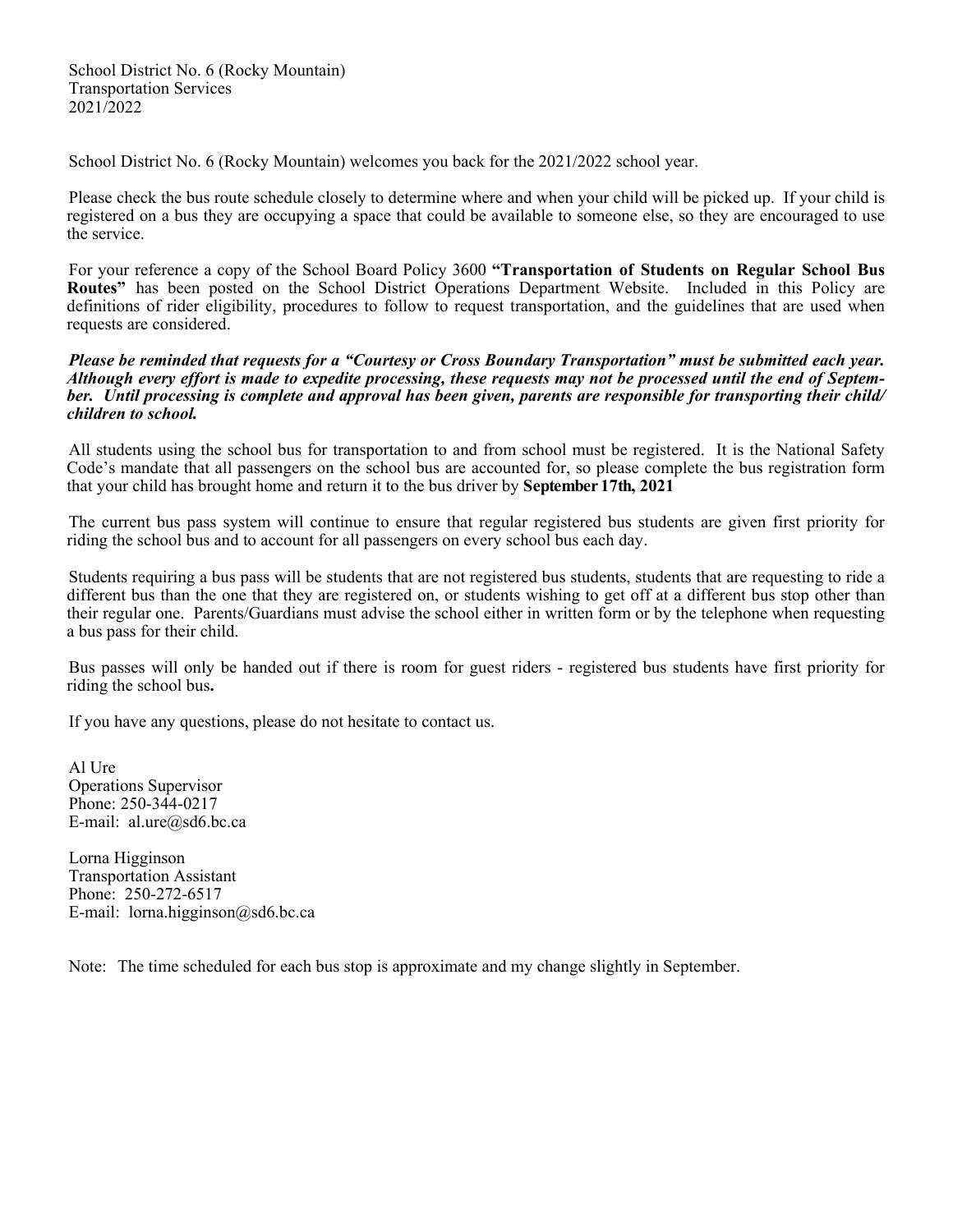## **Route #G1 Donald/Blaeberry**

|                | <b>Bus Stop</b>                          | A.M. | <b>Bus Stop</b>                                   | <b>P.M.</b> |
|----------------|------------------------------------------|------|---------------------------------------------------|-------------|
|                |                                          |      |                                                   |             |
| $\vert$ 1      | <b>Bus Shop</b>                          | 7:10 | <b>Bus Shop</b>                                   | 3:10        |
| $\overline{2}$ | 1870 Golden Donald Upper Rd. (Burns)     | 7:35 | Lady Grey Elementary School                       | 3:16        |
| $\overline{3}$ | Kettleston Rd./Golden Donald Upper Rd.   | 7:37 | Alexander Park Elementary School                  | 3:20        |
| $\overline{4}$ | Seward Rd./Holmes Deakin Rd.             | 7:45 | Golden Secondary School                           | 3:23        |
| 5              | 2263 Holmes Deakin Rd.                   | 7:49 | Pinewood Trailer Park                             | 3:30        |
| 6              | 2220 Holmes Deakin Rd. (Penno)           | 7:51 | Anderson Road Driveway                            | 3:35        |
| $\overline{7}$ | Holmes Deakin Rd./Blaeberry School Rd.   | 7:52 | 1870 Golden Upper Donald Rd. (Burns)              | 3:48        |
| 8              | Blaeberry School Rd./Golden Upper Donald | 7:54 | Kettleston Rd./Golden Donald Upper Rd.            | 3:49        |
| 9              | <b>Blaeberry School Hill</b>             | 7:58 | Blaeberry School Rd./Golden Upper Donald          | 3:50        |
| 10             | Blaeberry School Rd./Trans Canada Hwy    | 8:00 | Blaeberry School/Holmes Deakin Rd.                | 3:51        |
| 11             | Anderson Road Driveway                   | 8:13 | 2220 Holmes Deakin Rd. (Penno)                    | 3:53        |
| 12             | Pinewood Trailer Court                   | 8:20 | 2263 Holmes Deakin Rd.                            | 3:55        |
| 13             | Lady Grey Elementary School              | 8:27 | Seward Rd./Holmes Deakin Rd.                      | 4:00        |
| 14             | Alexander Park Elementary School         | 8:32 | 2726 Golden Upper Donald Rd.<br>(Heartland Acres) | 4:13        |
| 15             | Golden Secondary School                  | 8:34 | Forde Station Rd.                                 | 4:17        |
| 16             | <b>Bus Shop</b>                          | 8:40 | <b>Blaeberry School Hill</b>                      | 4:22        |
| 17             |                                          |      | Blaeberry School Rd./Trans Canada Hwy             | 4:23        |
|                |                                          |      | <b>Bus Shop</b>                                   | 4:50        |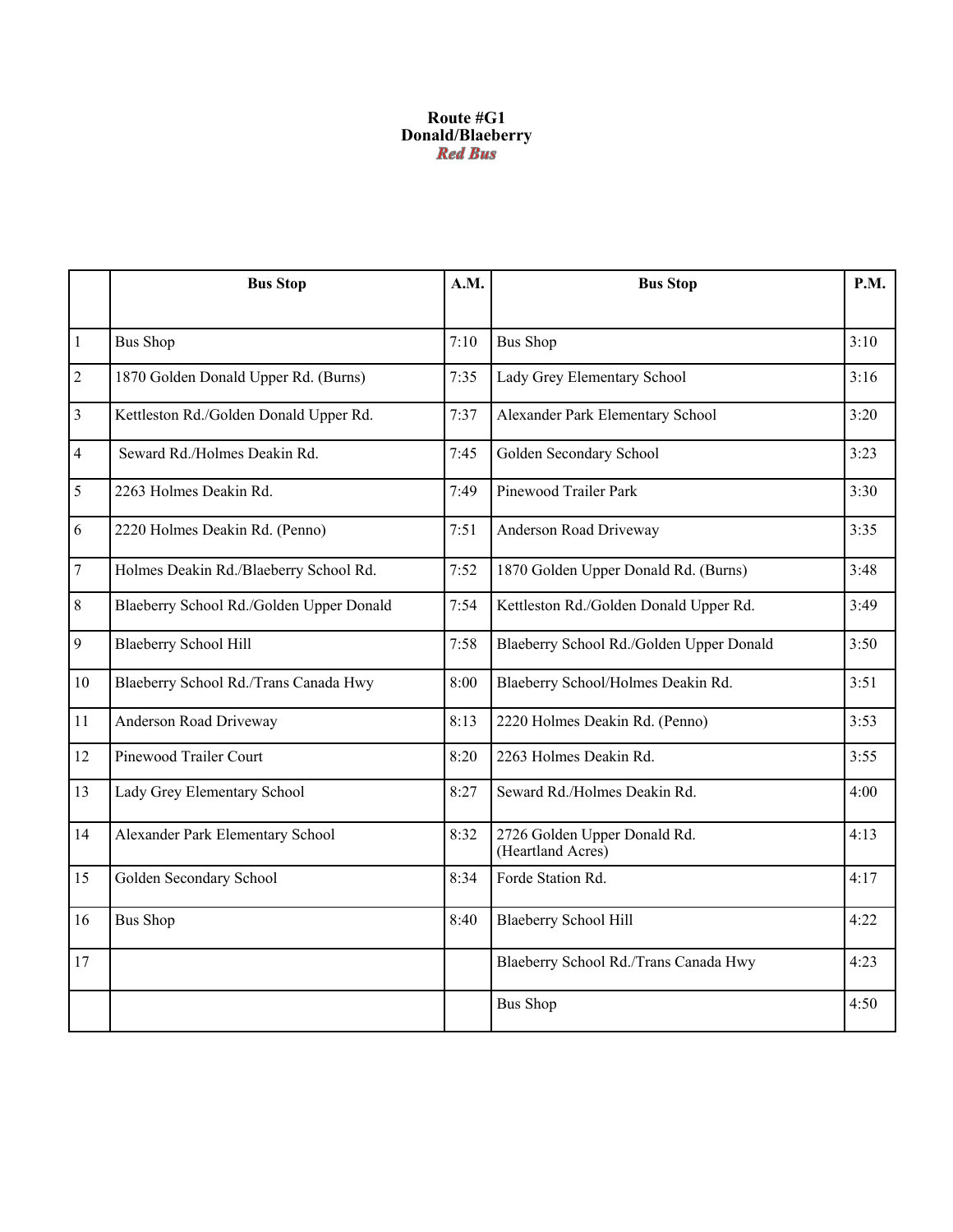# **Route #G2 Moberly Area**

|                | <b>Bus Stop</b>                              | A.M. | <b>Bus Stop</b>                              | <b>P.M.</b> |
|----------------|----------------------------------------------|------|----------------------------------------------|-------------|
| $\mathbf{1}$   | <b>Bus Shop</b>                              | 7:21 | <b>Bus Shop</b>                              | 3:05        |
| $\overline{c}$ | Moberly Branch Rd./Upper Donald Rd. (Simard) | 7:41 | Golden Alternate School                      | 3:10        |
| $\mathfrak{Z}$ | 1668 Tompkins                                | 7:44 | Lady Grey Elementary School                  | 3:20        |
| 4              | Short Rd./Oberg Johnson Rd.                  | 7:46 | Alexander Park Elementary                    | 3:24        |
| 5              | 1815 Moberley School Rd. (Penno)             | 7:48 | Golden Secondary School                      | 3:26        |
| 6              | Moberley School Rd.                          | 7:54 | Moberly Branch Rd./Upper Donald Rd. (Simard) | 3:43        |
| $\overline{7}$ | 1599 Adolf Johnson Rd.                       | 8:00 | 1668 Tompkins                                | 3:46        |
| 8              | 1471 Adolf Johnson Rd.                       | 8:04 | Short Rd./Oberg Johnson Rd.                  | 3:47        |
| 9              | Hartley Rd./Adolf Johnson Rd.                | 8:06 | 1815 Moberley School Rd. (Penno)             | 3:50        |
| 10             | 1213 Upper Donald (Prather)                  | 8:10 | Moberley School Rd.                          | 3:54        |
| 11             | 1141 Upper Donald                            | 8:12 | Hartley Rd./Adolf Johnson Rd.                | 4:56        |
| 12             | 955 Golden Donald Upper Rd.                  | 8:14 | 1471 Adolf Johnson Rd.                       | 4:02        |
| 13             | Golden Donald Upper Rd./Kinsey Rd.           | 8:18 | 1599 Adolf Johnson Rd.                       | 4:05        |
| 14             | Golden Secondary School                      | 8:31 | 1213 Upper Donald (Prather)                  | 4:08        |
| 15             | Alexander Park Elementary                    | 8:34 | 1141 Upper Donald Rd.                        | 4:17        |
| 16             | Lady Grey Elementary School                  | 8:41 | 955 Golden Donald Upper Rd.                  | 4:22        |
| 17             | Golden Alternate School                      | 8:43 | Golden Donald Upper Rd./Kinsey Rd.           | 4:25        |
| 18             | <b>Bus Shop</b>                              | 8:46 | <b>Bus Shop</b>                              | 4:35        |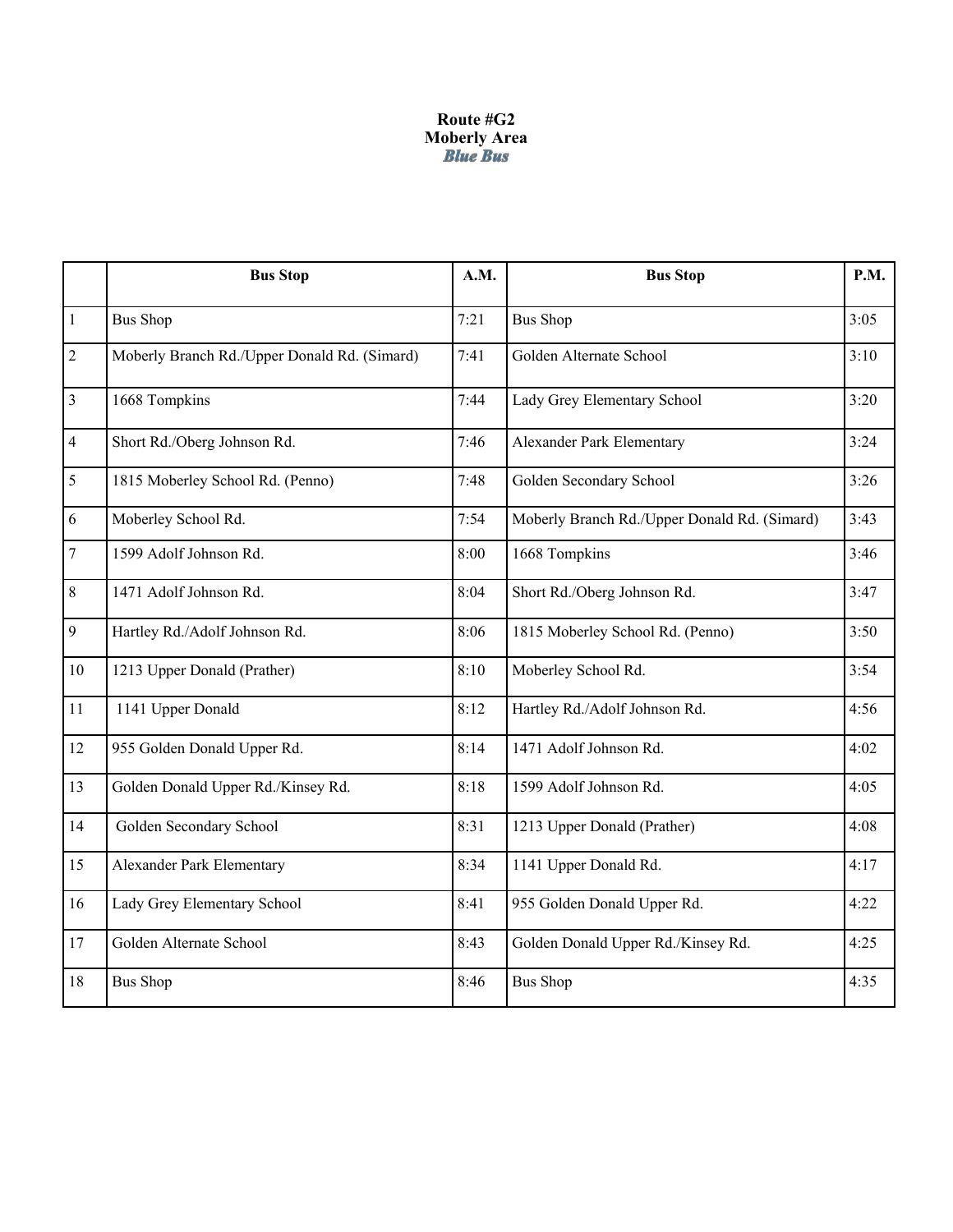## **Route #G3 North Bench/LaFontaine**

|                | <b>Bus Stop</b>                  | A.M. | <b>Bus Stop</b>                  | P.M. |
|----------------|----------------------------------|------|----------------------------------|------|
| $\vert$ 1      | <b>Bus Shop</b>                  | 7:45 | <b>Bus Shop</b>                  | 2:55 |
| $\overline{2}$ | Oster "Y"                        | 8:05 | Alexander Park Elementary School | 3:06 |
| $\overline{3}$ | 840 Oster Rd.                    | 8:07 | Lady Grey Elementary School      | 3:22 |
| $\overline{4}$ | Oster Rd./Barber Rd.             | 8:08 | <b>Alexander Park Elementary</b> | 3:26 |
| 5              | N. Bench Trailer Park            | 8:10 | Golden Secondary School          | 3:28 |
| 6              | Golden Donald Upper Rd./Kemp Rd. | 8:13 | 1509 Lafontaine Rd. (Mailbox)    | 3:38 |
| $\overline{7}$ | Lapp Corner                      | 8:17 | Gareb Rd.                        | 3:40 |
| $8\phantom{.}$ | Gareb Rd.                        | 8:18 | Lapp Corner                      | 3:42 |
| 9              | 1509 Lafontaine Rd. (Mailbox)    | 8:20 | Golden Donald Upper Rd./Kemp Rd. | 3:46 |
| 10             | Lady Grey Elementary School      | 8:30 | N. Bench Trailer Park            | 3:48 |
| 11             | Alexander Park Elementary        | 8:36 | Oster Rd./Barber Rd.             | 3:51 |
| 12             | Golden Secondary School          | 8:40 | 840 Oster Rd.                    | 3:52 |
| 13             | <b>Bus Shop</b>                  | 8:44 | Oster "Y"                        | 3:54 |
| 14             |                                  |      | <b>Bus Shop</b>                  | 4:10 |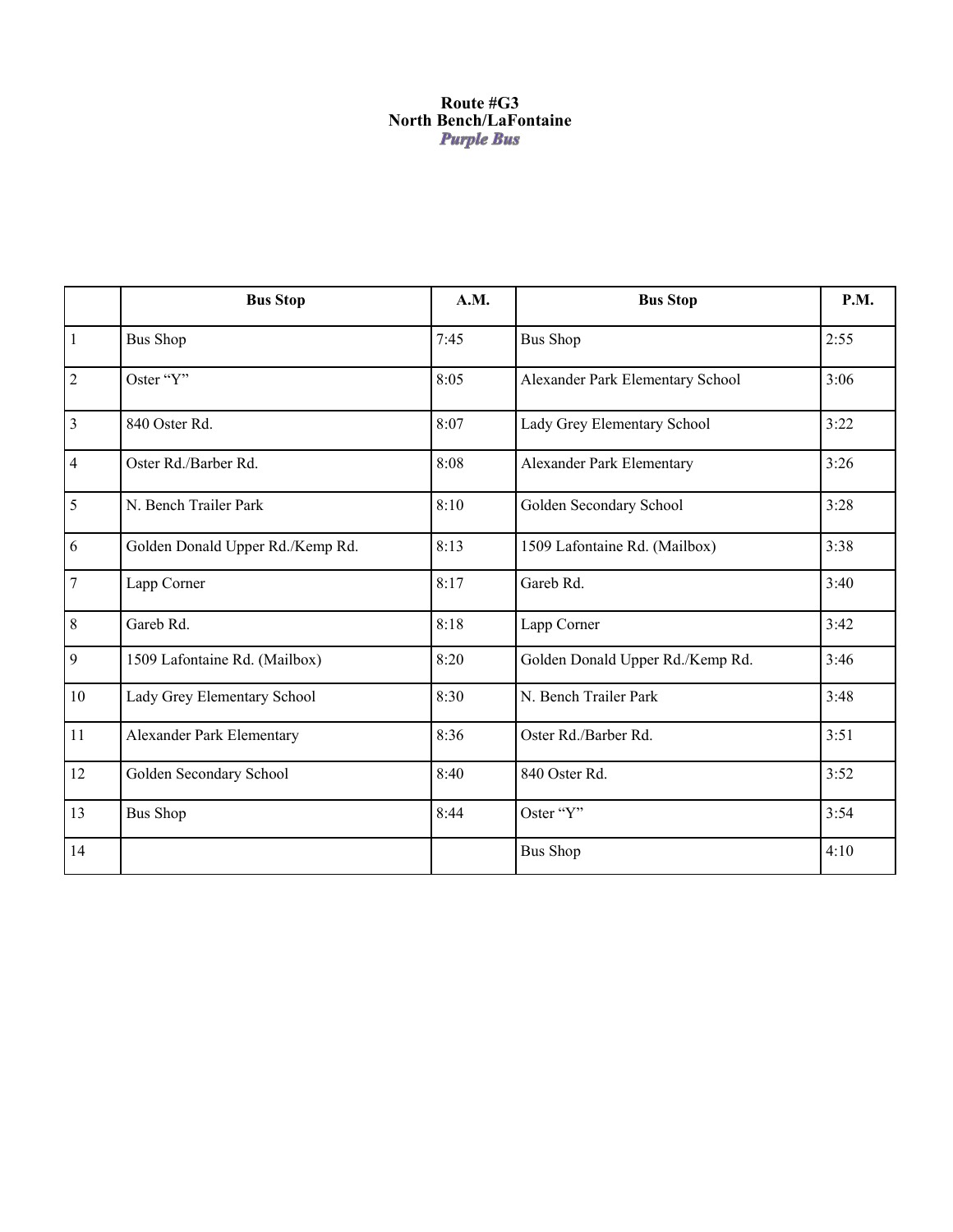# **Route #G4 Harrogate**<br>*Yellow Bus*

|                | <b>Bus Stop</b>             | A.M. | <b>Bus Stop</b>             | P.M. |
|----------------|-----------------------------|------|-----------------------------|------|
| $\mathbf{1}$   | <b>Bus Shop</b>             | 6:55 | <b>Bus Shop</b>             | 3:10 |
| $\overline{c}$ | Harrogate Store             | 7:40 | Lady Grey Elementary School | 3:19 |
| $\overline{3}$ | 4803 Hwy 95 S (Craig's)     | 7:45 | Alexander Park Elementary   | 3:23 |
| $\overline{4}$ | Graham Rd/Hwy 95 S          | 7:49 | Golden Secondary School     | 3:25 |
| 5              | 3990 Hwy 95 S (Dunphy's)    | 7:51 | Hwy 95/Day Subdivision Rd.  | 3:32 |
| 6              | Hwy 95/River Rd.            | 7:55 | Habart Subdivision/Hwy 95 S | 3:34 |
| $\tau$         | 3394 Parson Store           | 7:57 | Nicholson Elementary School | 3:37 |
| 8              | Hwy 95/Peterson Rd.         | 8:00 | Hwy 95/Read Rd.             | 3:39 |
| 9              | 3017 Hwy 95 (Lundstrom's)   | 8:01 | Dickson Down Rd/Hwy 95 S    | 3:44 |
| 10             | 2845 Hwy 95 S (Sandquist's) | 8:03 | Birchlands Rd.              | 3:45 |
| 11             | 2395 Hwy 95 S (McRoberts)   | 8:05 | 2395 Hwy 95 S (McRoberts)   | 3:46 |
| 12             | Birchlands Rd.              | 8:10 | 2845 Hwy 95 S (Sandquist's) | 3:53 |
| 13             | Hawkins Rd./Hwy 95 S        | 8:12 | 3017 Hwy 95 (Lundstrom's)   | 3:56 |
| 14             | Hwy 95/Read Rd.             | 8:18 | Hwy 95/Peterson Rd.         | 3:57 |
| 15             | Nicholson Elementary School | 8:20 | 3394 Parson Store           | 4:00 |
| 16             | Almberg Rd./Hwy 95 S        | 8:22 | Hwy 95/River Rd.            | 4:02 |
| 17             | Hwy 95/Day Subdivision Rd.  | 8:24 | 3990 Hwy 95 S (Dunphy's)    | 4:05 |
| 18             | Alexander Park Elementary   | 8:30 | Graham Rd/Hwy 95 S          | 4:09 |
| 19             | Golden Secondary School     | 8:32 | 4803 Hwy 95 S (Craig's)     | 4:13 |
| 20             | Lady Grey Elementary School | 8:37 | Harrogate Store             | 4:18 |
| 22             | <b>Bus Shop</b>             | 8:43 | <b>Bus Shop</b>             |      |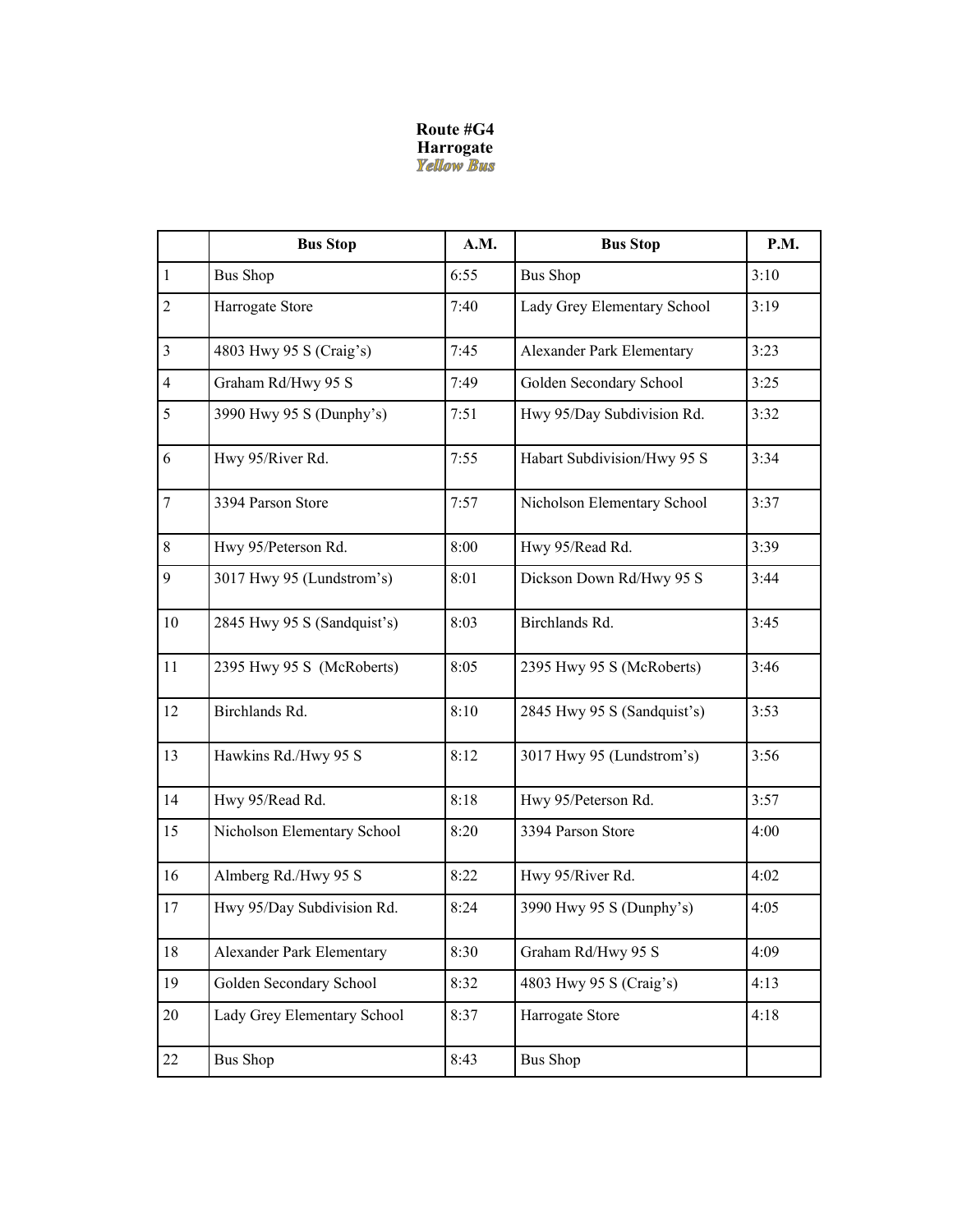#### **Route #G5 Field**

|                | <b>Bus Stop</b>             | A.M. | <b>Bus Stop</b>                  | <b>P.M.</b> |
|----------------|-----------------------------|------|----------------------------------|-------------|
|                | <b>Bus Shop</b>             | 6:34 | <b>Bus Shop</b>                  | 3:10        |
| $\overline{2}$ | Field Elementary School     | 7:29 | Lady Grey Elementary School      | 3:15        |
| $\overline{3}$ | Kicking Horse Trailer Park  | 8:20 | Alexander Park Elementary School | 3:24        |
| $\overline{4}$ | Alexander Park Elementary   | 8:26 | Golden Secondary School          | 3:23        |
| 5              | Golden Secondary School     | 8:29 | Kicking Horse Trailer Court      | 3:32        |
| 6              | Lady Grey Elementary School | 8:35 | Field Elementary School          | 4:16        |
| 7              | <b>Bus Shop</b>             | 8:40 | <b>Bus Shop</b>                  | 5:19        |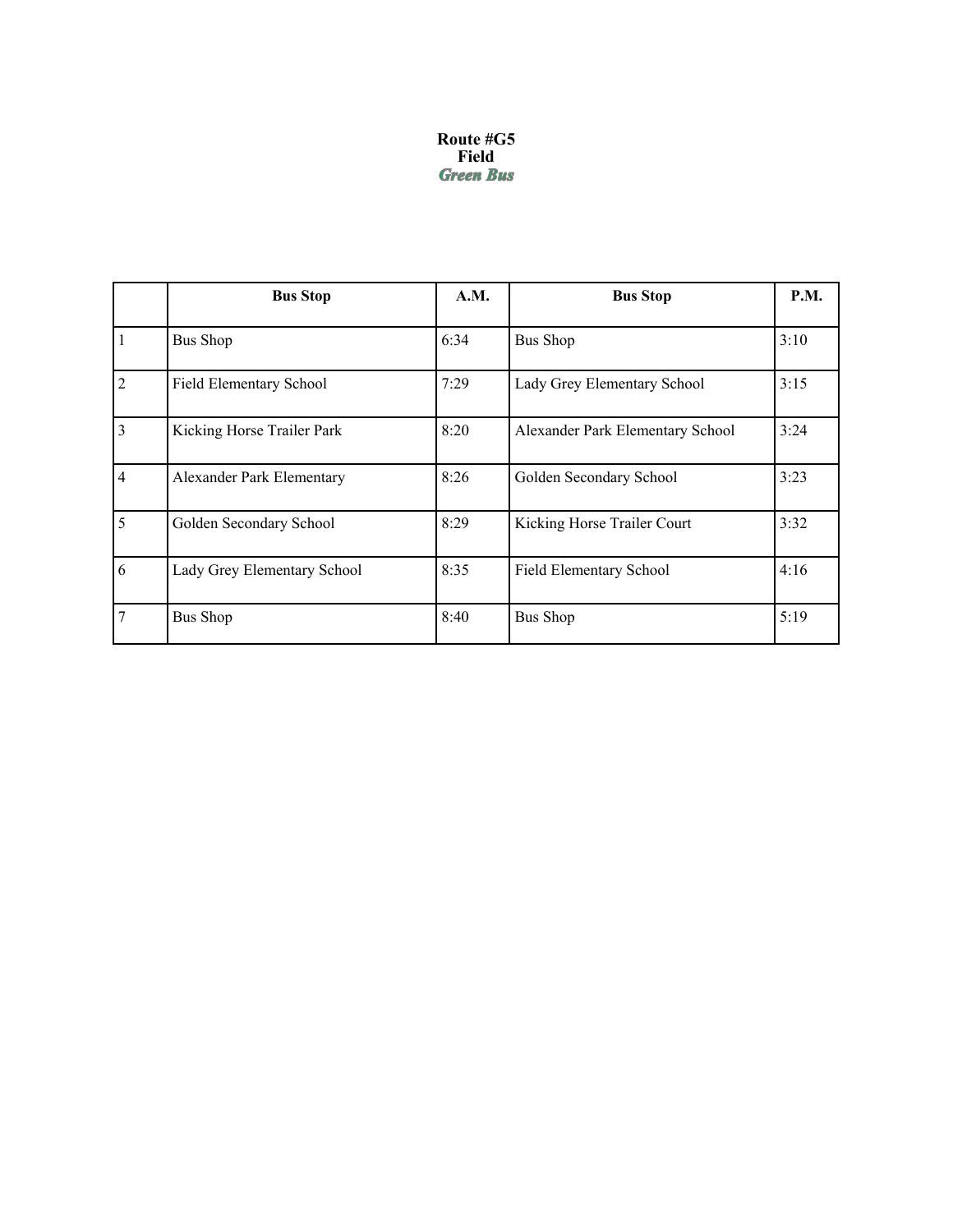#### **Route #G6 South Bench**  *Black Bus*

|                  | <b>Bus Stop</b>                        | A.M. | <b>Bus Stop</b>                        | <b>P.M.</b> |
|------------------|----------------------------------------|------|----------------------------------------|-------------|
| $\overline{1}$   | <b>Bus Shop</b>                        | 7:30 | <b>Bus Shop</b>                        | 3:10        |
| $\overline{2}$   | Mitchell Rd./Chalmers Rd.              | 7:48 | Lady Grey Elementary School            | 3:15        |
| $\overline{3}$   | 2016 Mitchell Rd.                      | 7:50 | Alexander Park Elementary School       | 3:21        |
| $\overline{4}$   | Jones Rd.                              | 7:51 | Golden Secondary School                | 3:22        |
| 5                | 2017 Campbell Rd. (Lafleurs)           | 7:53 | Mountain Shadows #1                    | 3:30        |
| 6                | 1838 Campbell Rd. (Copper Springs B&B) | 7:56 | Nicholson Elementary School            | 3:40        |
| $\boldsymbol{7}$ | Pagliaro Rd.                           | 8:01 | Hwy 95/Flemstrom Rd.                   | 3:43        |
| $8\phantom{.}$   | 1337 Campbell Rd. (Jensen)             | 8:03 | 1165 Austin Rd. (mailbox)              | 3:45        |
| 9                | 1213 Horse Creek Rd. (Muir)            | 8:06 | 1213 Horse Creek Rd. (Muir)            | 3:46        |
| 10               | 1165 Austin Rd. (mailbox)              | 8:07 | 1337 Campbell Rd. (Jensen)             | 3:48        |
| 11               | Hwy 95/Flemstrom Rd.                   | 8:11 | Pagliaro Rd.                           | 3:50        |
| 12               | Nicholson Elementary School            | 8:15 | 1838 Campbell Rd. (Copper Springs B&B) | 3:56        |
| 13               | Mountain Shadows #1                    | 8:25 | 1998 Campbell Rd. (Lafleurs)           | 3:59        |
| 14               | Golden Secondary School                | 8:35 | Jones Rd.                              | 4:03        |
| 15               | Alexander Park Elementary School       | 8:38 | 2016 Mitchell Rd.                      | 4:06        |
| 16               | Lady Grey Elementary School            | 8:41 | Mitchell Rd./Chalmers Rd.              | 4:07        |
| 17               | <b>Bus Shop</b>                        | 8:46 | <b>Bus Shop</b>                        | 4:25        |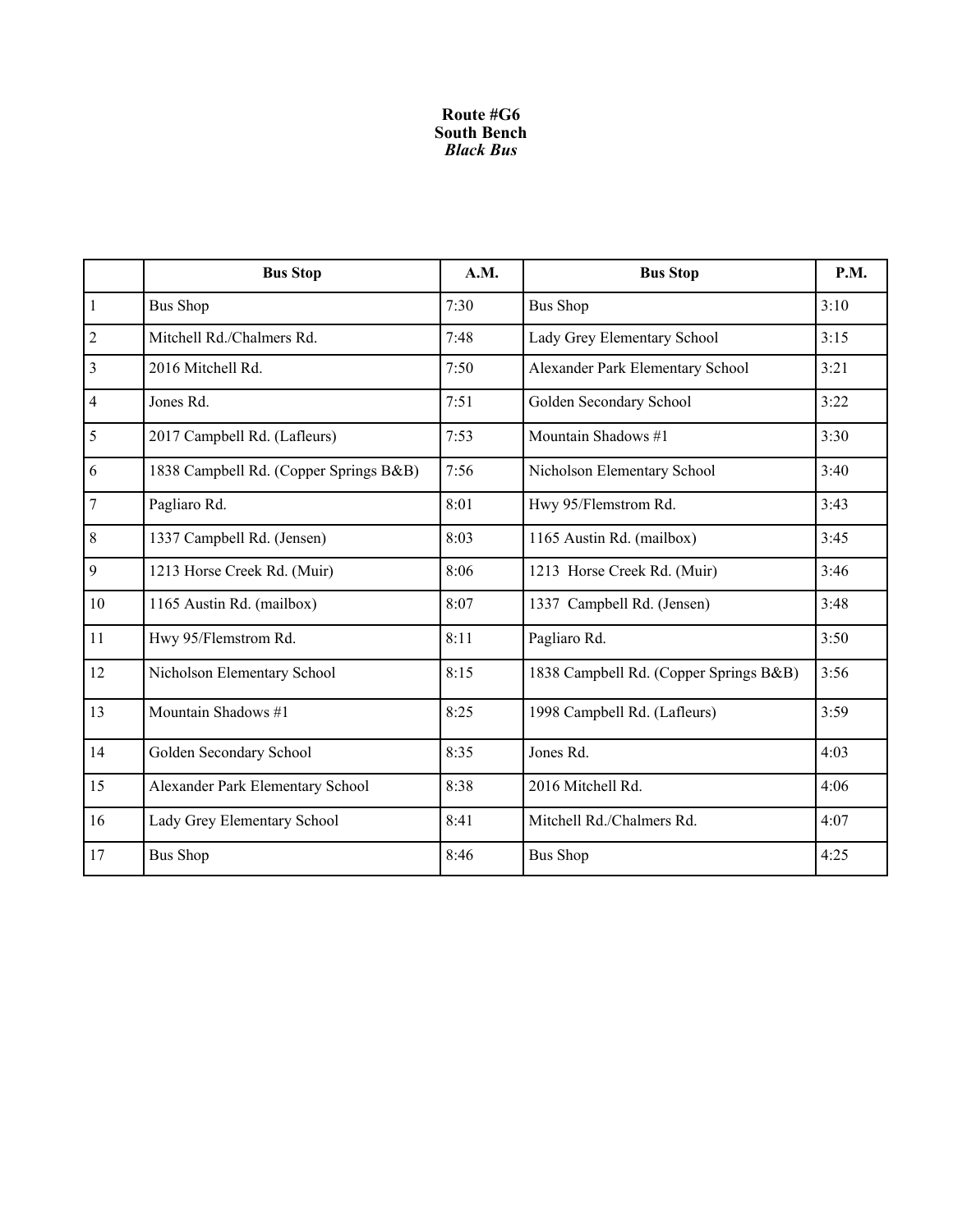#### **Route #G7 NES/Pine Drive/Husky**

|                | <b>Bus Stop</b>                | A.M. | <b>Bus Stop</b>                  | <b>P.M.</b> |
|----------------|--------------------------------|------|----------------------------------|-------------|
| $\mathbf{1}$   | <b>Bus Shop</b>                | 8:02 | <b>Bus Shop</b>                  | 3:10        |
| $\overline{2}$ | Whispering Spruce Trailer Park | 8:09 | Lady Grey Elementary School      | 3:15        |
| $\overline{3}$ | Pine Drive/Deere Ridge Rd.     | 8:12 | Alexander Park Elementary School | 3:19        |
| $\overline{4}$ | Pine Drive                     | 8:14 | Golden Secondary School          | 3:21        |
| 5              | Golden Mobile Home Park        | 8:20 | Golden Mobile Home Park          | 3:30        |
| 6              | Alexander Park Elementary      | 8:28 | Whispering Spruce Trailer Park   | 3:35        |
| $\overline{7}$ | Golden Secondary School        | 8:30 | Pine Drive/Deere Ridge Rd.       | 3:38        |
| 8              | Lady Grey Elementary School    | 8:35 | Pine Drive                       | 3:40        |
| 9              | <b>Bus Shop</b>                | 8:42 | <b>Bus Shop</b>                  | 3:50        |